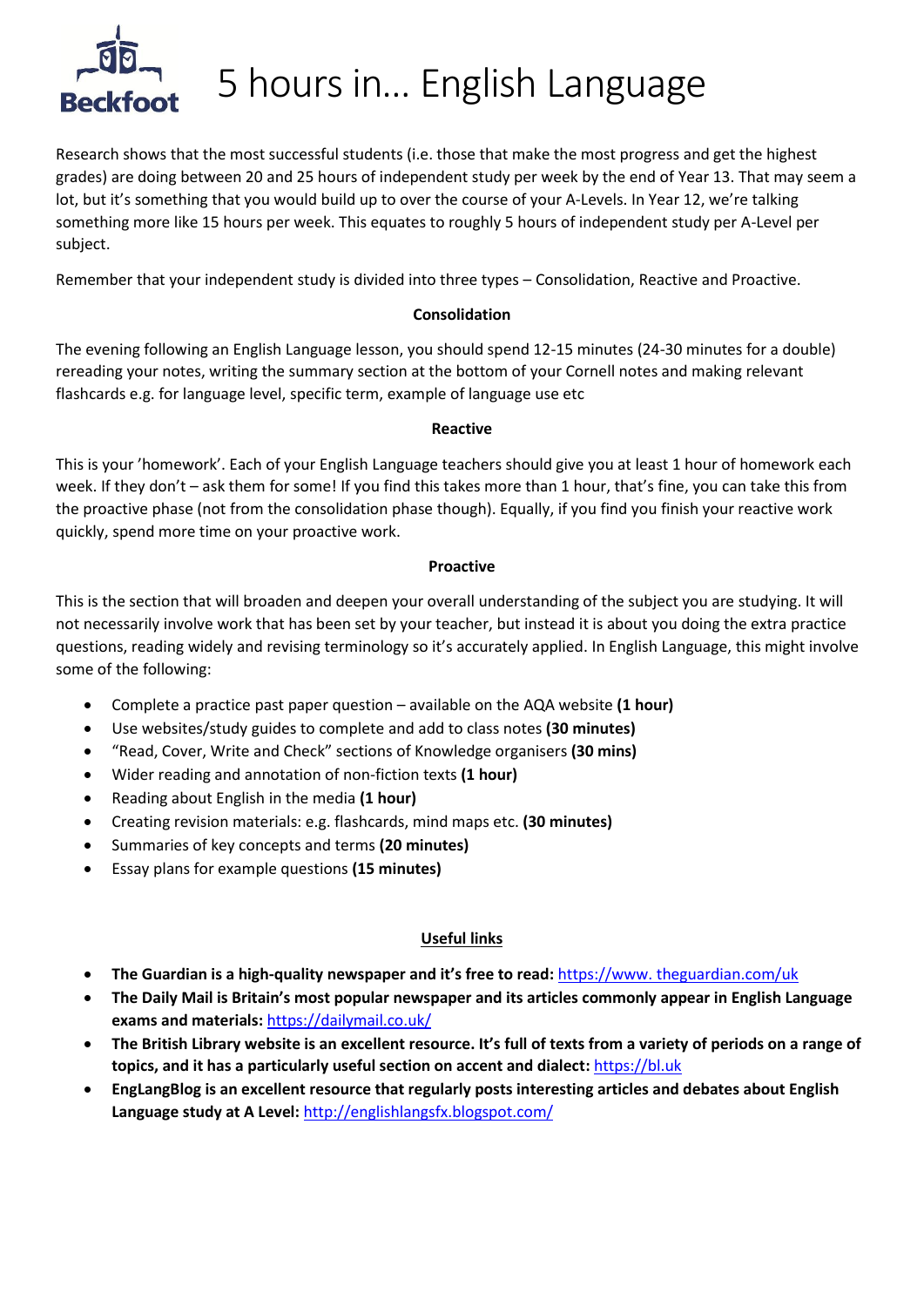

# 5 hours in… English Language – your weekly review

| Week beginning:                |  |
|--------------------------------|--|
| What have I been learning with |  |
| What have I been learning with |  |

| <b>Consolidation (tick</b><br>when complete) | <b>Reactive 1</b> | <b>Reactive 2</b> | <b>Proactive 1</b> | <b>Proactive 2</b> | <b>Proactive 3</b> |
|----------------------------------------------|-------------------|-------------------|--------------------|--------------------|--------------------|
| Lesson 1                                     |                   |                   |                    |                    |                    |
| Lesson 2                                     |                   |                   |                    |                    |                    |
| Lesson 3                                     |                   |                   |                    |                    |                    |
| Lesson 4                                     |                   |                   |                    |                    |                    |
| Lesson 5                                     |                   |                   |                    |                    |                    |
| <b>Time spent</b>                            |                   |                   |                    |                    |                    |

Total time spent on Independent Learning in English Language this week:

Areas that require further review **Things I need to ask my teachers** 

**Checked by: \_\_\_\_\_\_\_\_\_\_\_\_\_\_\_\_\_\_\_\_ (teacher)**